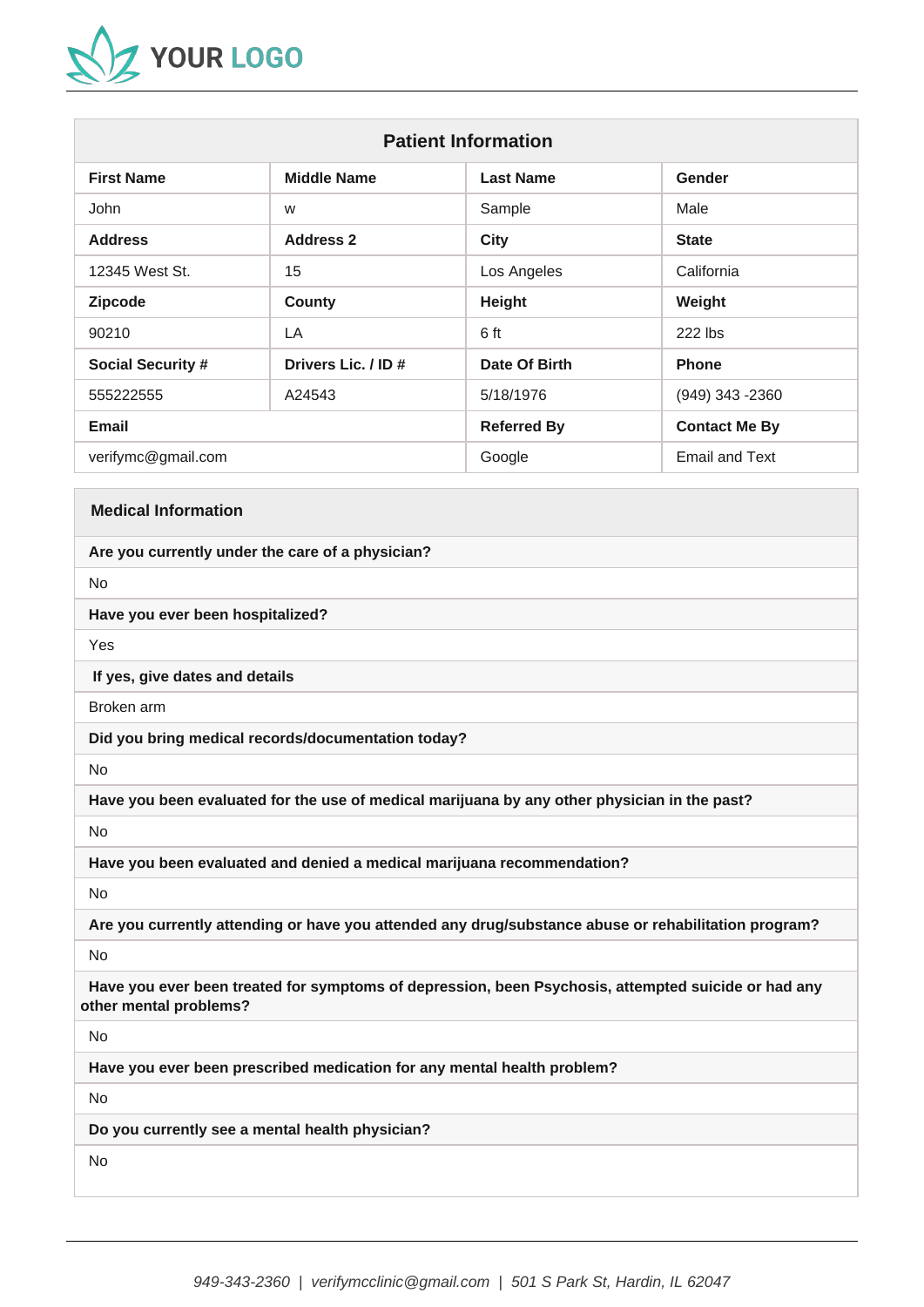

#### **Symptoms**

Chronic Pain,

#### **Immediate family medical issues**

Heart Disease, Depression,

# **Additional Information**

**Are you currently enrolled or attending school?**

No

**Have you been arrested or charged with the crime in last 2 years?**

No

**Are you currently on parole/probation?**

No

## **Disclosures and Conditions**

 By electronically signing this document, you declare under penalty of perjury that the information on this form is true and correct. Additionally, you are also aware that your approval/recommendation may be revoked at any time if you have perjured or misrepresented yourself or your condition.



# **Drivers Lic. Or State ID**

# **Patient Photo**



**Patient Signature**

**Patient Name:** John Sample